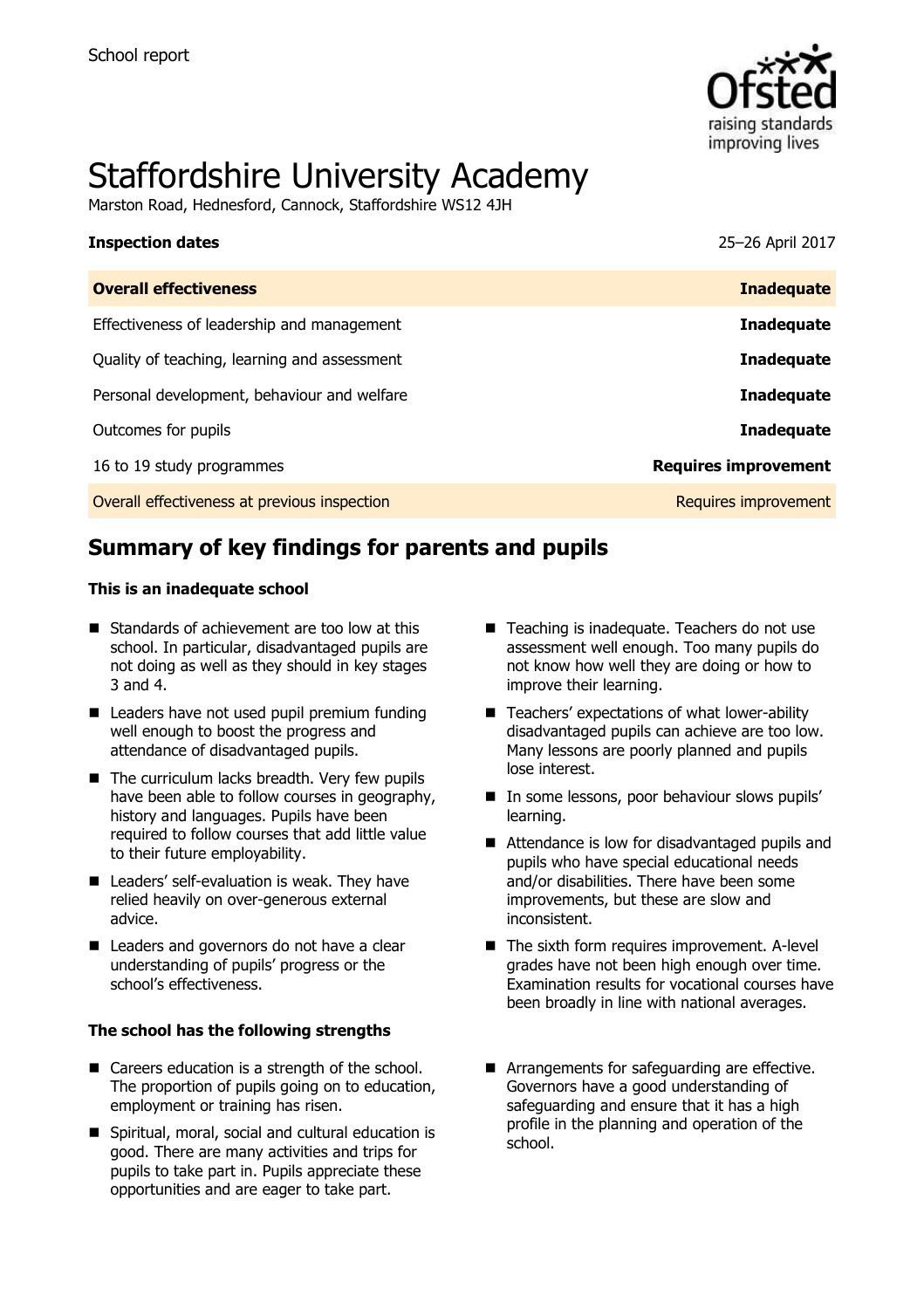

# **Full report**

In accordance with section 44(1) of the Education Act 2005, Her Majesty's Chief Inspector is of the opinion that this school requires special measures because it is failing to give its pupils an acceptable standard of education and the persons responsible for leading, managing or governing the school are not demonstrating the capacity to secure the necessary improvement in the school.

### **What does the school need to do to improve further?**

- Improve outcomes for pupils, especially lower-ability disadvantaged pupils in key stages 3 and 4, by:
	- ensuring that whole-school planning is sharply focused on effective strategies for improving the learning and progress of all pupils
	- ensuring that staff have a clear understanding of what pupils can achieve and an accurate understanding of pupils' starting points
	- addressing, as a matter of urgency, the underachievement of lower-ability pupils in both key stages 3 and 4 so that there is no repeat of the poor examination results at GCSE and A level.
- **IMPROVE QUALITY OF TEACHT AND IS NOT EXAMPLE 3 And 4 by ensuring that:** 
	- teachers have well-informed expectations of all pupils and do not settle for poorly presented, incomplete or superficial work in their books
	- pupils of all abilities know what they need to do to improve their work and make progress
	- learning is appropriately challenging and that slow progress and low standards of work from disadvantaged pupils are not accepted.
- **IMPROVE pupils' personal development, behaviour and welfare by:** 
	- improving the attendance of all vulnerable pupils so they do not miss learning time
	- ensuring that behaviour in lessons is good
	- improving the ways in which all pupils show respect for each other and their teachers.
- Improve the effectiveness of leadership and management, including governance, by:
	- developing relationships with external partners and agencies that provide objective and accurate evaluations of standards in the school
	- improving staff training and professional development
	- ensuring that all middle leaders have a clear understanding of how pupils make progress from their different starting points
	- ensuring that all leaders have a clear understanding of assessment
	- ensuring that governors have an accurate understanding of the school's performance so they can take urgent and effective action to remedy weaknesses
	- making sure the curriculum is fit for purpose and offers pupils appropriate courses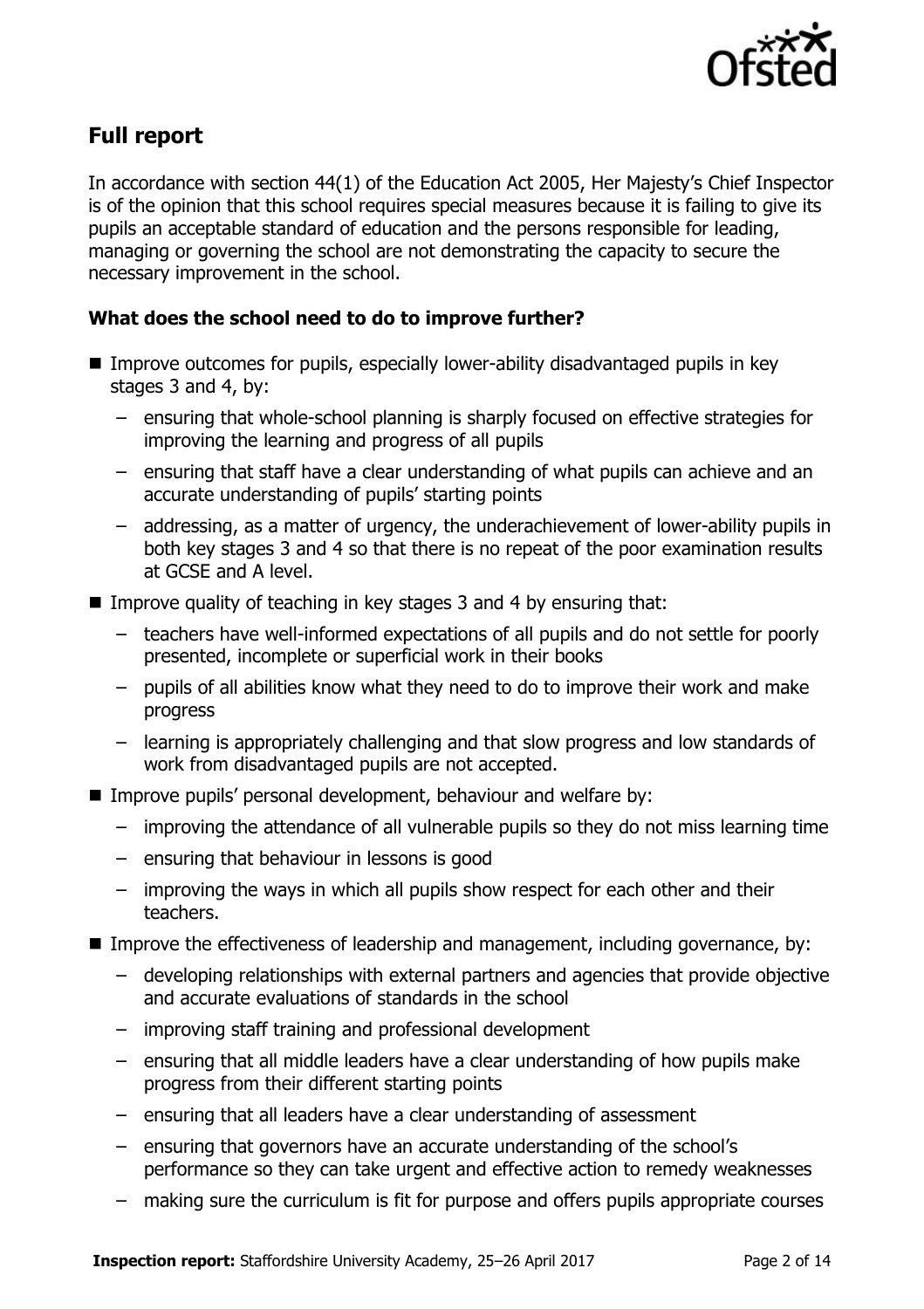

that add value to their learning including in humanities, languages and creative subjects

- making sure that leaders review the impact of their choices for courses that whole year groups are required to take, to ensure that these courses help pupils in future education, employment or training.
- Improve the effectiveness of 16 to 19 programmes of study by:
	- making sure that all students following A-level courses achieve grades that reflect their abilities
	- improving the teaching of A-level courses so that academic rigour is more consistent and the highest grades are achieved.

An external review of the school's use of the pupil premium should be undertaken in order to assess how this aspect of leadership and management may be improved.

An external review of governance should be undertaken in order to assess how this aspect of leadership and management may be improved.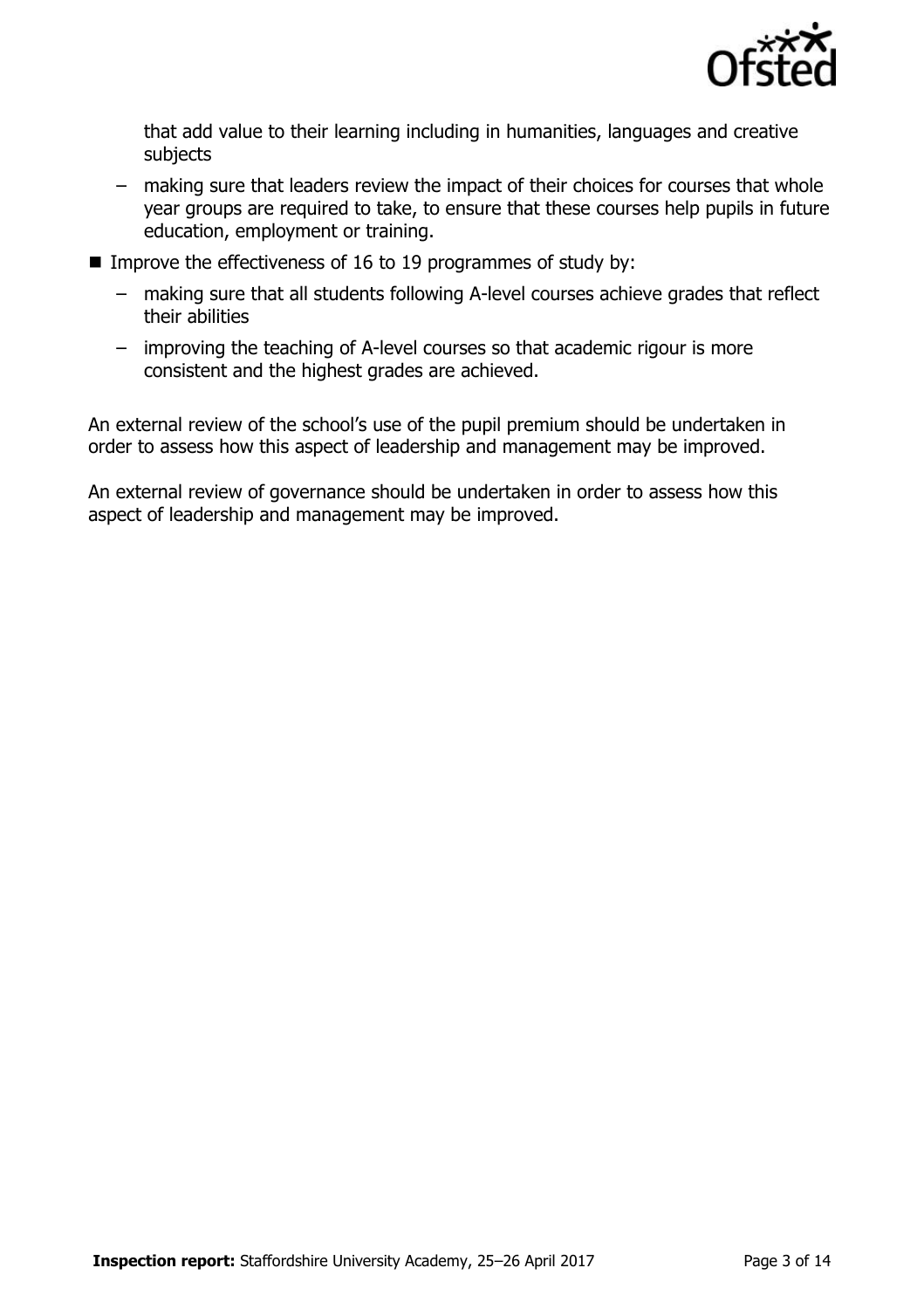

# **Inspection judgements**

### **Effectiveness of leadership and management Inadequate**

- Staffordshire University Academy formed a multi-academy trust in July 2014. Following this, a new headteacher and governing body took responsibility for leadership at the academy. Leaders have not been successful in sustaining or developing an ambitious culture. Too many pupils achieved poor examination results in 2015 and 2016.
- The school met the government's minimum floor standards in 2016. However, significant groups of pupils did not get good enough grades. Lower-ability pupils and lower-ability and middle-ability disadvantaged pupils underachieved significantly in the core subjects of English, mathematics and science.
- **For pupils currently at the school, their progress is still poor in English, mathematics** and science. Leaders have an over-optimistic view of current pupils' progress, especially progress being made by disadvantaged pupils in core subjects. Leaders have been over-reliant on middle leaders, who have an insecure understanding of whether pupils are making progress in the core subjects at key stages 3 and 4.
- Too much of the school's use of assessment is not properly informed by a clear vision of how pupils make progress from their starting points. So, for example, lower-ability disadvantaged pupils have not made progress over time or currently.
- In 2016, very few pupils took a GCSE in language. Leaders had designed the curriculum so poorly that languages had not been offered to pupils in this year group.
- Similarly, in humanities, too few pupils were offered the chance to study geography and history. The headteacher has made commendable efforts to offer the current Year 11 a chance to study humanities subjects that they could not begin in Year 10. Leaders are supporting these pupils. However, they will have to ensure that considerable resources are focused on these pupils if they are to fulfil their potential in the time available.
- Leaders are not evaluating the impact of decisions in relation to course choices. For example, almost all pupils in key stage 4 are following a course although leaders cannot point to any clear objective evidence that it is helping pupils' employability. All pupils in Year 10 are currently studying the course, taking an hour a week for 39 weeks of the school year.
- Pupils' spiritual, moral, social and cultural learning is hindered by the lack of a broad creative curriculum. There is almost no drama or music taught at the school on a regular basis in key stages 3 or 4. Pupils have little opportunity to learn ways of responding to their understanding of the world around them in creative or imaginative ways. There are exceptions to this. For example, some of the most able pupils write skilfully in imaginative forms.
- Leaders' use of some significant funds has been unsuccessful. For example, the use of the pupil premium has not resulted in lower-ability disadvantaged pupils making sufficient progress in core subjects.
- Subject leadership is not effective and in some core subjects it is fragile. Leaders of subjects do not have a clear understanding of how to track pupils' progress and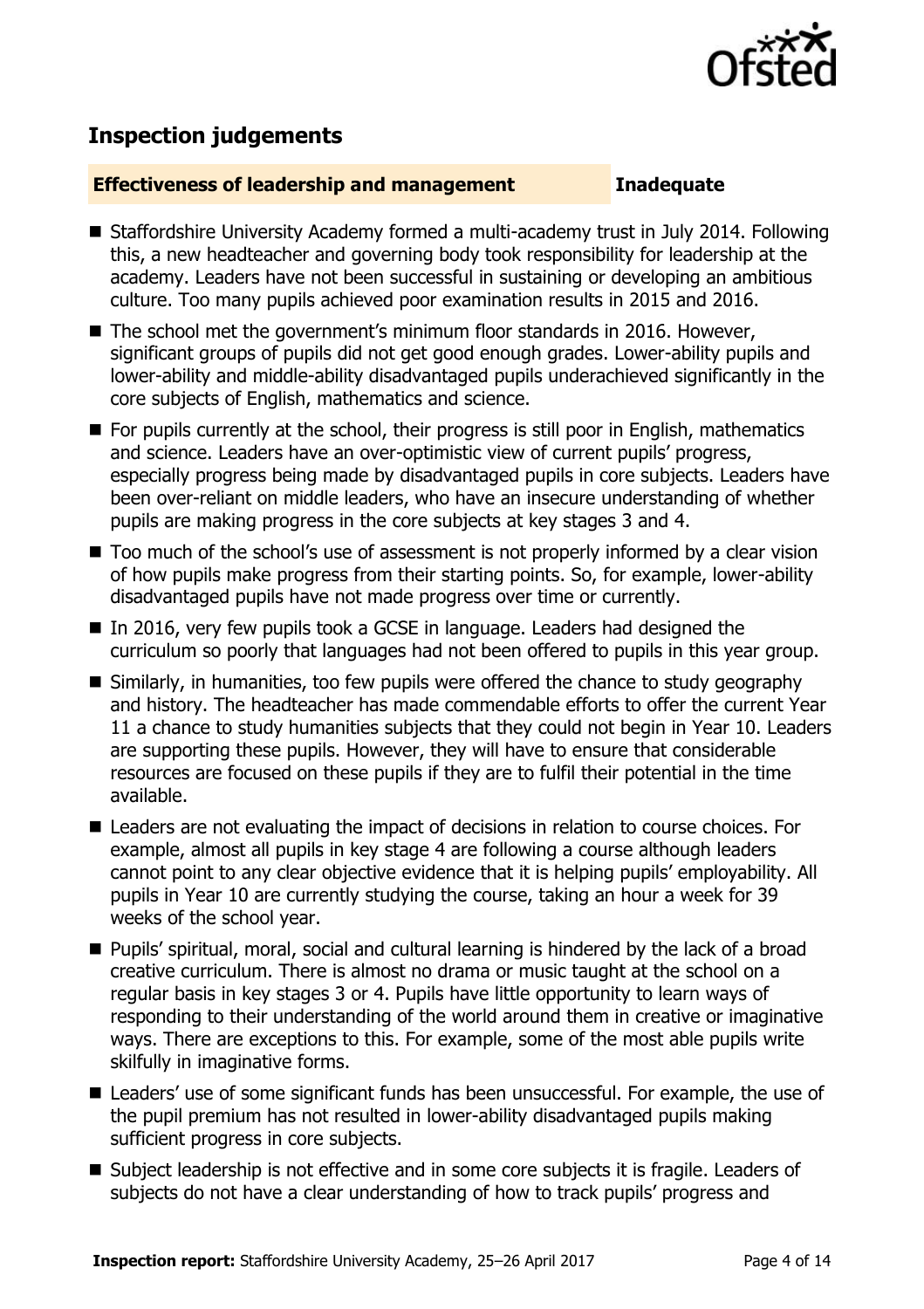

therefore identify if pupils are achieving better than before or who needs additional support. Some subject leadership is more effective. The leader for humanities, for example, has a secure understanding of how pupils make progress from starting points in key stages 3 and 4.

- The multi-academy trust leadership has been ineffective in preventing the poor examination results of disadvantaged and lower-ability pupils in core subjects. These leaders have not sought rigorous external advice. They have, instead, too readily accepted inflated evaluations of their work from partners that have not accurately identified where significant improvements are needed.
- The proportion of pupils going on to education, employment and training has risen and is broadly equivalent to the national figure. Despite not achieving well in 2015 and 2016, careers information, education and guidance have helped pupils to manage the impact of these poor GCSE results on their future options.
- British values are taught through tutorial programmes and what the school calls 'Global Values'. The effectiveness of this aspect of the curriculum is not strong. Many pupils said that these lessons lacked purpose. Other pupils could describe the importance of a citizen's contribution to democracy and the importance of respect for others.
- Leaders have expanded extra-curricular provision. Leaders say that staffing has been a problem in creative subjects so that they cannot offer drama or music as separate subjects in Year 10.
- Leaders have used funding for pupils who have special educational needs and/or disabilities to ensure that their GCSE grades have been in line with all pupils nationally. In the workbooks of current pupils who have special educational needs and/or disabilities, however, there was evidence of weak progress over time. This is particularly the case in key stage 3 English and mathematics.
- Leaders report that they are using the catch-up funding effectively. These funds are intended to support those pupils who come into the school with low scores from their primary schools. However, inspectors saw workbooks from lower-ability pupils in key stage 3 where there was very little difference in pupils' basic literacy over time.
- **Inspectors recommend that newly qualified teachers are not appointed to the school.**

### **Governance of the school**

- Governors have not been well enough informed about the weaknesses in the school. They have not ensured that their self-evaluation is sufficiently rigorous. In their evaluation of the weaknesses in disadvantaged pupils' progress, for example, there is an over-emphasis on marginal improvements that have been recalculated to show the most optimistic possible interpretation. This masks the extent of deficiencies.
- Governors do not have an accurate understanding of current pupils' progress. The reports from external partners have described a much better quality of work than actually exists. There is no mention, for example, of the extent of underachievement inspectors found in English in key stage 3. Inspectors also viewed a significant number of workbooks where pupils had made very little progress over time in science in key stage 4 or in mathematics in key stage 3. None of this is taken into account in any of the school's self-evaluation.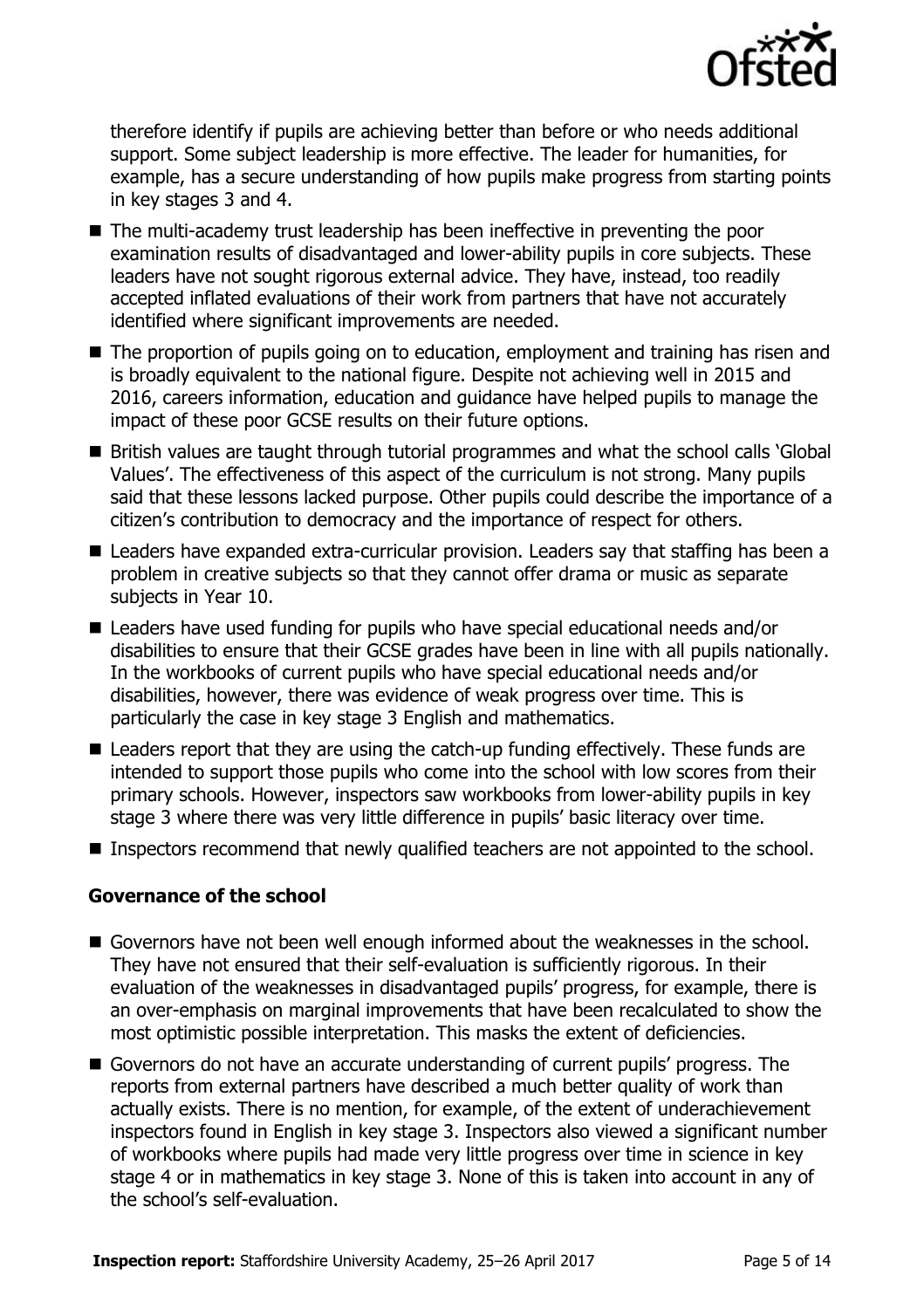

- Governors have a well-established system for managing teachers' performance, which takes account of pupils' outcomes. However, since the information about pupils' progress is not always accurate, this system is flawed.
- The moral commitment of the governing body to school improvement is beyond doubt. The governing body are committed to the success of pupils and staff at the school. They are eager to describe what they have done and how they check what they do. However, to date, they have not been successful.
- Governors have formed partnerships with consultants and others to moderate and standardise the school's work. However, too much of the resulting feedback is unhelpful. For example, in a document commissioned by the school to comment on pupils' attendance, persistent absence was not mentioned at all for any pupil group. This left the school with an incomplete picture and delayed the urgency with which persistent absence must be tackled.

### **Safeguarding**

- The school has a positive safeguarding culture. Leaders have implemented effective policies to help the school keep pupils safe. As a result of clear guidance, staff know how to spot pupils at potential risk and how to report incidents of concern. Pupils are well looked after and parents are suitably informed about safety matters.
- Leaders follow clear and well-informed procedures to recruit safely. All staff who recruit new employees to the school receive rigorous and up-to-date training.
- Governors are knowledgeable about safeguarding. Governors come into school regularly to check aspects of the school's safeguarding procedures. Pupils are kept safe because governors ensure that safeguarding is central to the school's daily operation.
- $\blacksquare$  Pupils say they feel safe and that they apply what they learn in lessons to use electronic technology appropriately. Pupils say they know who to talk to if they have a problem and that any bullying is dealt with quickly.
- The school works with the local authority closely to keep pupils safe, and the school believes it gets good support from colleagues on the Local Safeguarding Children Board.

### **Quality of teaching, learning and assessment Inadequate**

- Teaching lacks the challenge necessary for pupils to achieve their potential. In too many lessons, learning is slow or disrupted by poor behaviour. For many pupils, especially disadvantaged pupils, progress is not good.
- Teaching, learning and assessment are not well matched to pupils' abilities, especially for lower-ability pupils. As a result, examination results for lower-ability disadvantaged pupils and middle-ability pupils in 2015 and 2016 were low.
- Much learning does not engage pupils, so they do not put much effort into their work and make little progress. The lack of breadth in the school's curriculum has not helped pupils' engagement.
- $\blacksquare$  In key stage 3, English and mathematics basic skills are not well taught. This means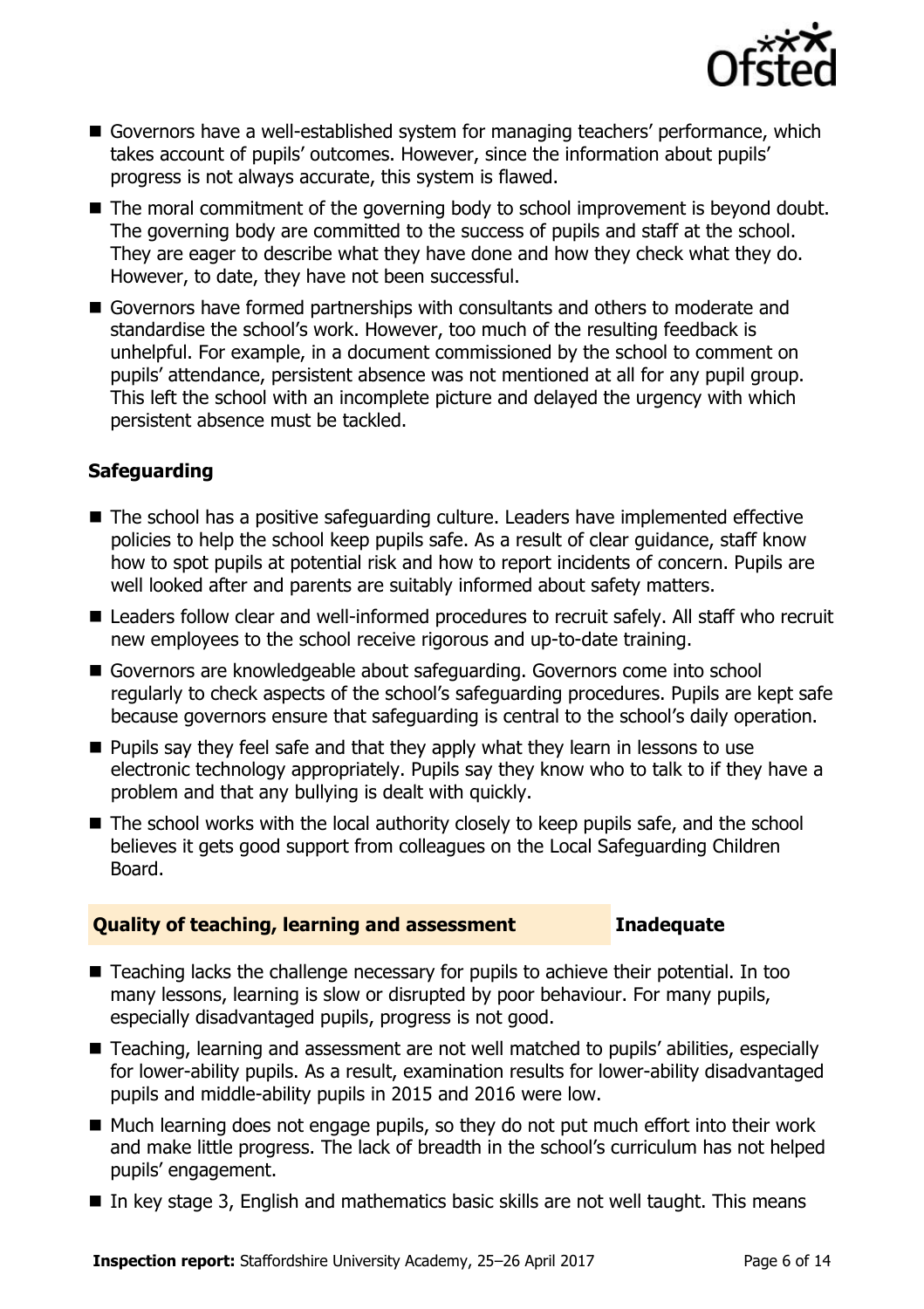

that by the time pupils get to the older year groups, they are not well prepared for their examinations. This is especially the case for pupils who have the greatest barriers to learning – the lower-ability and lower-ability disadvantaged.

- Assessment is not efficient so pupils and staff do not have an accurate understanding of progress. Too many pupils cannot describe for themselves how to take the next step in their learning and many do not have an accurate idea of their own capabilities. Instead, pupils underachieve because they have low expectations of themselves, compounded by low expectations from staff.
- Many workbooks have pages torn out, there is graffiti on pages intended for learning and work is missing or incomplete. However, there are exceptions to this. In Year 11 English, for instance, pupils complete extended writing, comparison and analysis work and creative writing to a high standard. This is in stark contrast with learning in many middle-ability and lower-ability pupils' workbooks, where there are frequent errors in basic punctuation, grammar and spelling.
- In some lessons, pupils are motivated and self-disciplined. Inspectors saw an example of this in a modern language lesson, where pupils' positive attitudes contributed well to their progress in pronunciation and vocabulary acquisition. All too frequently, however, there is calling out and restless behaviour in lessons and this has a negative impact on pupils' learning.
- The most able pupils have made better progress over time and in the work seen during the inspection. These pupils have positive attitudes to schoolwork and respond politely and courteously in their lessons.

### **Personal development, behaviour and welfare Inadequate**

### **Personal development and welfare**

- The school's work to promote pupils' personal development and welfare requires improvement.
- There are numerous instances, especially in key stage 3, where pupils' self-confidence is too low. They do not contribute well to lessons. There is low-level disruption which also hinders progress. Lower-ability pupils do not understand how to be successful learners.
- **Pupils explained that they understand how to keep themselves and others safe.** Leaders ensure that there are programmes of study delivered on British values and on the dangers of extremism. The school's management of pupils' well-being is effective in some lessons but in lessons where behaviour is poor, pupils' well-being is not secured.
- At break and lunchtimes pupils behave towards one another with tolerance and respect. In corridors and other social spaces, pupils are polite to one another and adults. They open doors for others, wear their uniform smartly and drop very little litter. The most troubling behaviour seen by inspectors was in a range of lessons. Pupils confirmed that disruption in lessons slowed down their learning.
- Leaders offer careers education to pupils throughout the school. This gives pupils an understanding of the purpose of learning. Inspectors spoke to pupils who said they knew what they wanted to do when they left Year 11. There are still too many pupils,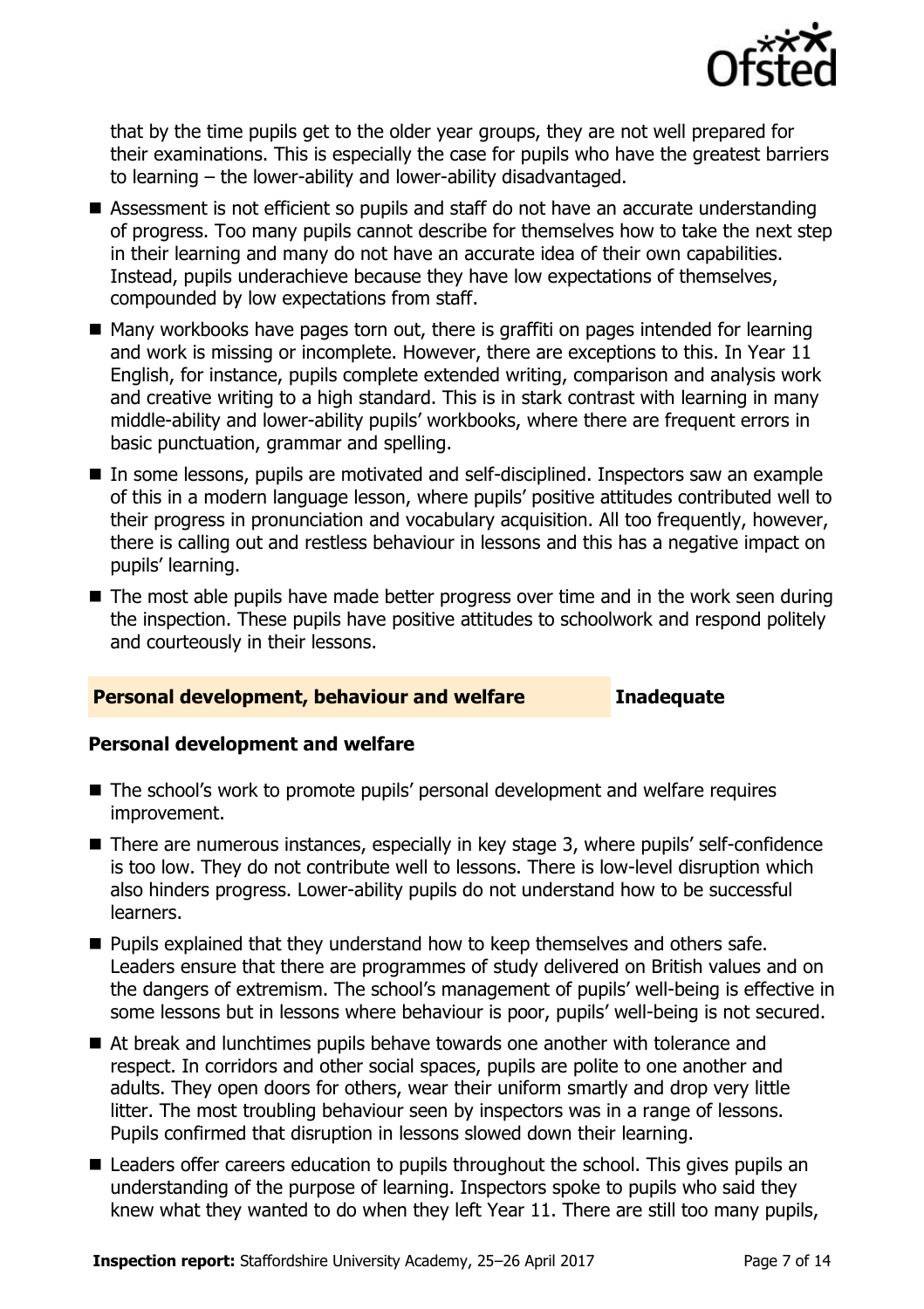

especially lower-ability pupils, who are not ambitious for themselves.

- The school has been successful in bringing down the previously high number of exclusions. There has been a marked improvement in the use of exclusion as a means of sanctioning poor behaviour. The school does not shy away from using exclusion in the most exceptional cases to keep pupils safe.
- $\blacksquare$  Pupils feel safe from bullying. They say that when bullying occurs, it is managed quickly and effectively. In Parent View responses and staff questionnaires, respondents broadly agreed that bullying was not a widespread or significant problem.
- **Pupils say they feel safe and feel they benefit from the teaching they are offered in** using electronic technology, looking after each other and their environment.

### **Behaviour**

- The behaviour of pupils is inadequate.
- Behaviour in some lessons is unacceptable. Pupils were heard using homophobic language; some sat with their feet on desks, others were calling out and ignoring their teachers. In a few lessons, objects were thrown across the room during lessons. Pupils' learning was significantly hampered in these lessons. Pupils reported that poor behaviour was an issue in some classes particularly in key stage 3.
- Too many pupils' workbooks do not show evidence of pride. In key stage 3, lowerability pupils do not have enough confidence in their work. They do not take sufficient care to get basic presentation and handwriting to a high standard. Progress is limited in these books because there are too many uncorrected errors in spelling and punctuation.
- $\blacksquare$  In a minority of other lessons, especially those for the most able, behaviour was impeccable. Pupils were polite, thoughtful, hardworking and diligent in these lessons and their progress was enhanced.
- The proportion of pupils absent persistently is too high among pupils supported by the pupil premium and those who have special educational needs and/or disabilities. There have been improvements overall, but these are slight and not marked enough.
- The school has put considerable resources into supporting pupils' attendance, but improvements are too slow. Leaders have not focused sufficiently on persistent absence or the poor attendance of particular groups of pupils. The attendance of pupils who have special educational needs and/or disabilities and those entitled to free school meals remains below the national average.
- **Pupils behave well in the alternative provision used by leaders to improve some pupils'** employability.

### **Outcomes for pupils Inadequate**

- Over time, significant groups of pupils, particularly lower-ability disadvantaged pupils, have not made good progress given their starting points on entry to the school.
- In GCSE English in 2016, there was marked underachievement by disadvantaged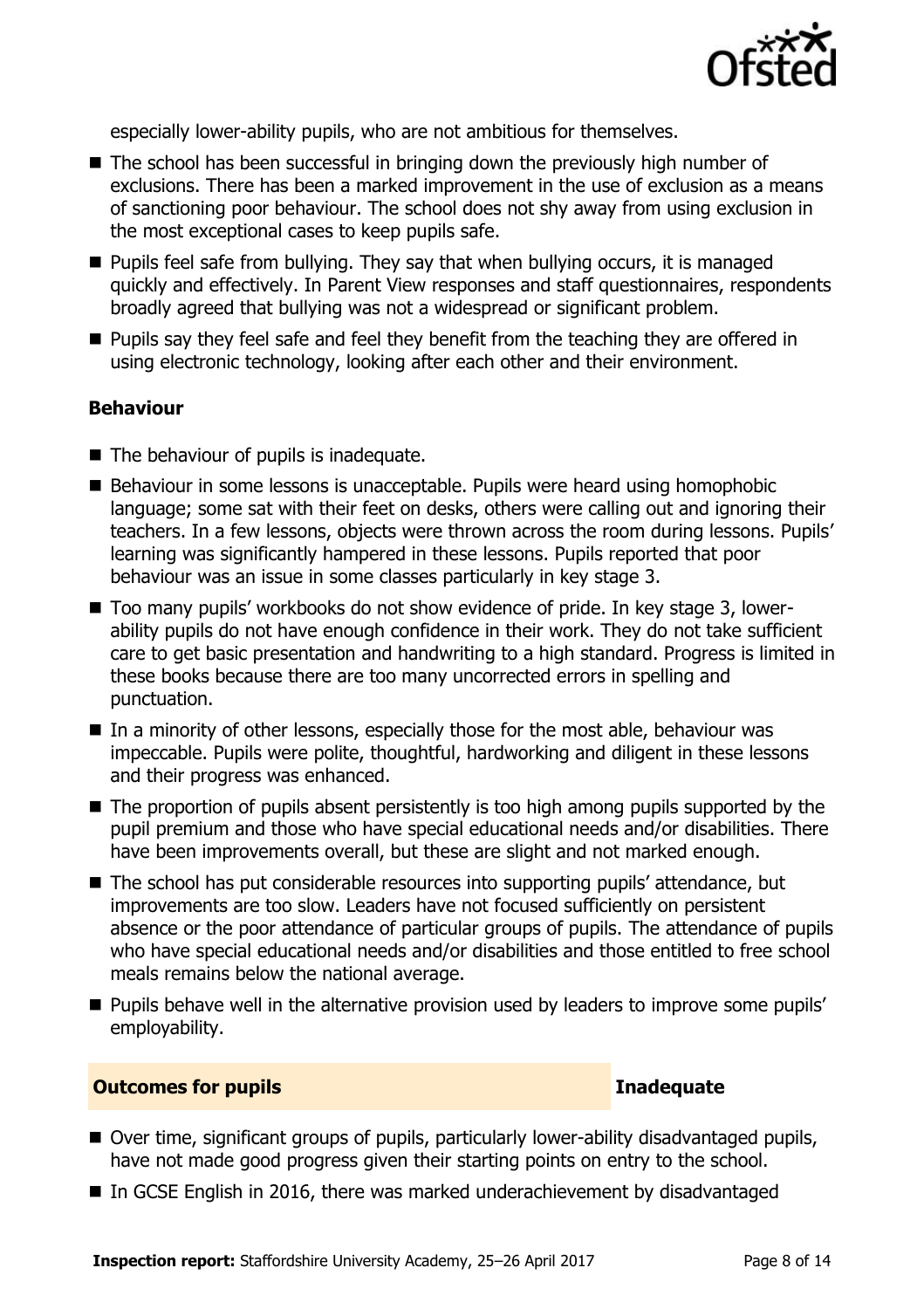

lower-ability and lower-ability pupils overall. The employability of lower-ability disadvantaged pupils is weak because their grades at GCSE English, mathematics and science are not high enough.

- GCSE results in mathematics were low in 2015 and 2016. Overall, pupils did not get the grades they should have done. This was especially marked for disadvantaged middleand lower-ability pupils.
- Leaders have not offered a broad range of science qualifications to pupils and outcomes over time in science have not been good. Again, lower-ability pupils did not do well enough in GCSE science.
- Results in the 2016 English Baccalaureate were very poor. Leaders have not given pupils the chance to succeed in this because they have not offered enough geography, history, science, languages, drama or music to pupils.
- Lower- and middle-ability disadvantaged pupils achieved poorly in 2015 and 2016 test results. Leaders have not used the pupil premium funding well for these pupils. However, the most able disadvantaged pupils achieved examination grades broadly in line with the national average.
- For pupils currently at the school, there are wide differences between lower-ability disadvantaged and lower-ability non-disadvantaged pupils' progress. The school's tracking information, however, suggests the gaps are much narrower. Inspectors could not see convincing evidence of this in pupils' learning or in their work books. There are too many errors, for example, in key stage 3 literacy. This was especially evident in the books of lower- and middle-ability disadvantaged pupils.
- Examination results for pupils who have special educational needs and/or disabilities were broadly in line with all pupils nationally. The progress of these students in current cohorts is hampered by weaknesses in basic English and mathematics. It is also less strong because too many pupils with statements of special educational needs or education, health and care plans are absent too frequently.
- Information about the most able pupils shows improvements and, in 2016, their progress rates did not cause concern. However, many of the most able pupils are not able to take a sufficiently broad range of subjects because of poor curriculum arrangements.
- **Pupils in alternative provision are making good progress while they are at the settings** used by the school. Inspectors found that pupils had good attitudes to work and were achieving well in English and mathematics.
- Some pupils report how much they enjoy reading and evidently enjoy reading aloud. This is very inconsistent. Some of the most able in key stage 3 say they read independently. Inspectors found that a significant number of pupils of all ability groups said they did not read for pleasure nor did they enjoy reading.
- In key stage 3 humanities, there are real strengths. Inspectors saw key stage 3 geography learning and workbooks where pupils were fully engaged in their lessons and showing good understanding of geographical concepts in their written work.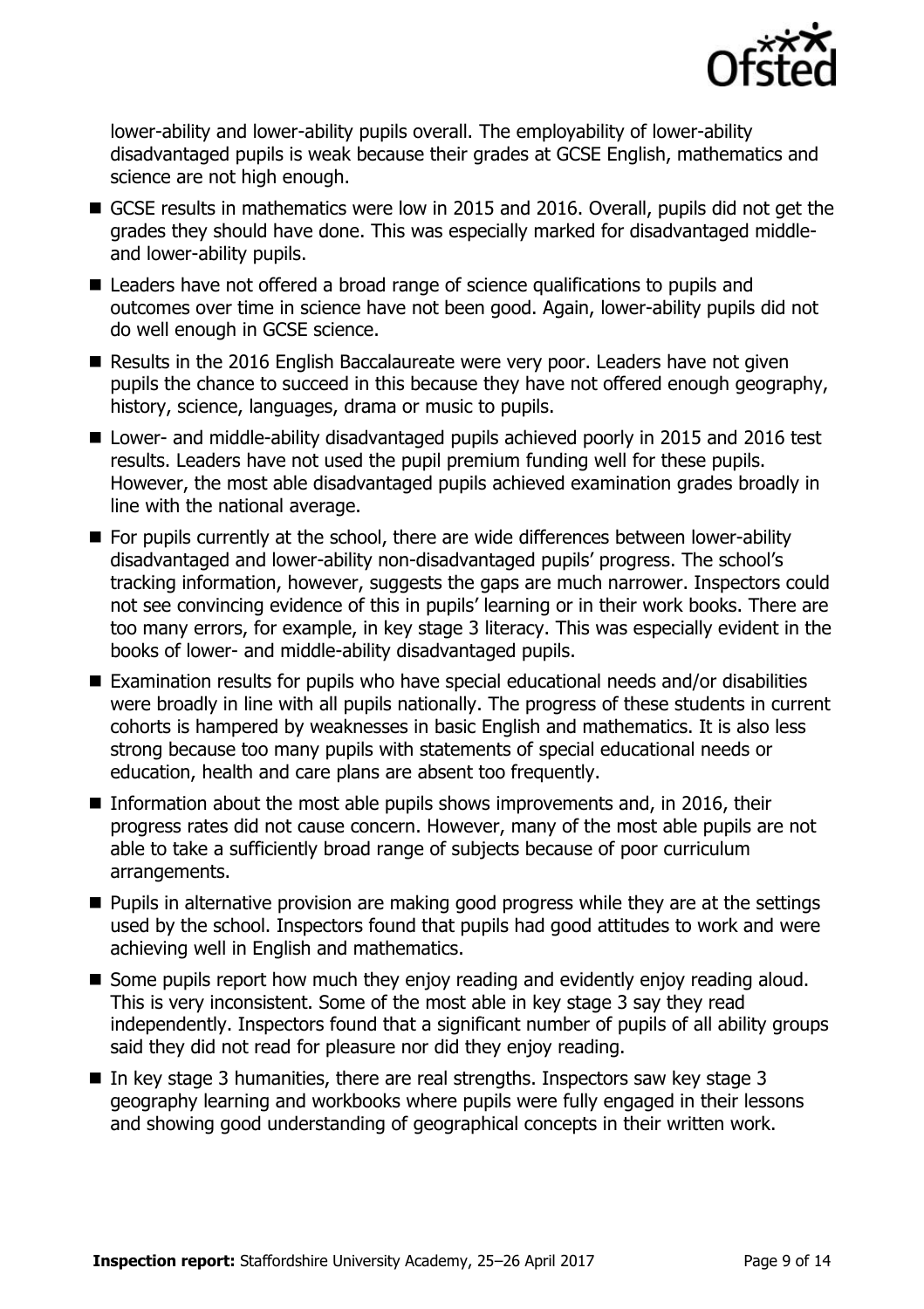

### **16 to 19 study programmes Requires improvement**

- A-level learning is better this year than last year in all subjects. Vocational learning is as effective as last year when it was in line with national averages.
- $\blacksquare$  Students achieved nationally average grades in their vocational qualifications in 2016 and in 2015. For current cohorts, although small in number, students are achieving well in their vocational studies in Years 12 and 13.
- A-level qualification grades were lower than the national average in 2016 and in 2015. Students in current cohorts in Years 12 and 13 are achieving better grades than last year.
- Work experience and work-related learning is offered to all students. They speak highly of the provision, as they do about most aspects of the programme of study.
- Leaders are improving the effectiveness of assessment. Consequently, some learning is challenging and stretches the most able students. Leaders are using professional development to ensure that all staff teaching A levels use assessment, questioning and challenge to help all students make the progress that they should.
- Students resitting their GCSEs in English and mathematics did not do well last year. However, this year, although few in number, some have already achieved their grade C whereas in Year 11 they had achieved lower grades.
- $\blacksquare$  Most pupils who start Year 12 continue into Year 13, and the proportion of students going on to higher education, employment or training is in line with national figures.
- Leaders are aware of the improvements needed in academic A-level qualifications. Leaders have taken steps to ensure efficiency of teaching by combining Year 12 and Year 13 classes because the numbers are so small. Inspectors saw learning that matched students' abilities and was challenging. Students respond positively to their studies, behave and attend well and have positive attitudes.
- Careers education is provided independently to all students, which results in most pupils progressing to secure destinations after Year 13.
- Leaders have provided a safe learning culture in the sixth form. Students' welfare is well managed. Students understand how to stay safe.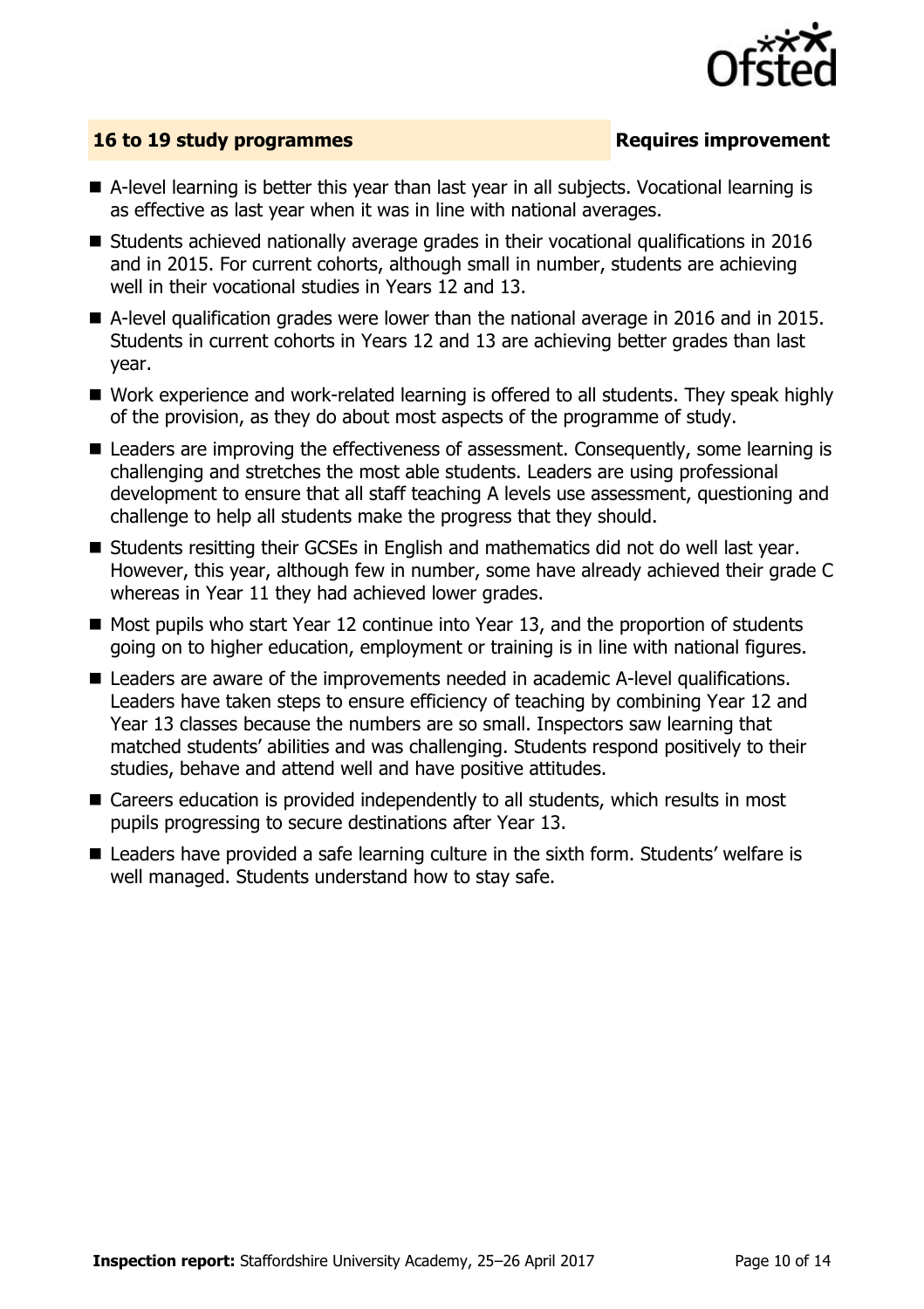

# **School details**

| Unique reference number | 137164        |
|-------------------------|---------------|
| Local authority         | Staffordshire |
| Inspection number       | 10032614      |

This inspection of the school was carried out under section 5 of the Education Act 2005.

| Type of school                                           | Secondary<br>Comprehensive |
|----------------------------------------------------------|----------------------------|
| <b>School category</b>                                   | Academy converter          |
| Age range of pupils                                      | 11 to 19                   |
| <b>Gender of pupils</b>                                  | Mixed                      |
| Gender of pupils in 16 to 19 study<br>programmes         | Mixed                      |
| Number of pupils on the school roll                      | 600                        |
| Of which, number on roll in 16 to 19 study<br>programmes | 40                         |
| Appropriate authority                                    | Academy trust              |
| Chair                                                    | Roger Williams             |
| <b>Headteacher</b>                                       | Rowena Hillier             |
| Telephone number                                         | 01543 224700               |
| Website                                                  | www.suacademy.co.uk/       |
| <b>Email address</b>                                     | principal@suacademy.co.uk  |
| Date of previous inspection                              | 18 March 2015              |

### **Information about this school**

- The school meets requirements on the publication of specified information on its website.
- The school complies with Department for Education guidance on what academies should publish.
- The proportion of pupils in receipt of the pupil premium is higher than the national average.
- The proportion of pupils from minority ethnic backgrounds is much lower than the national average, as is the proportion of pupils for whom their first language is not or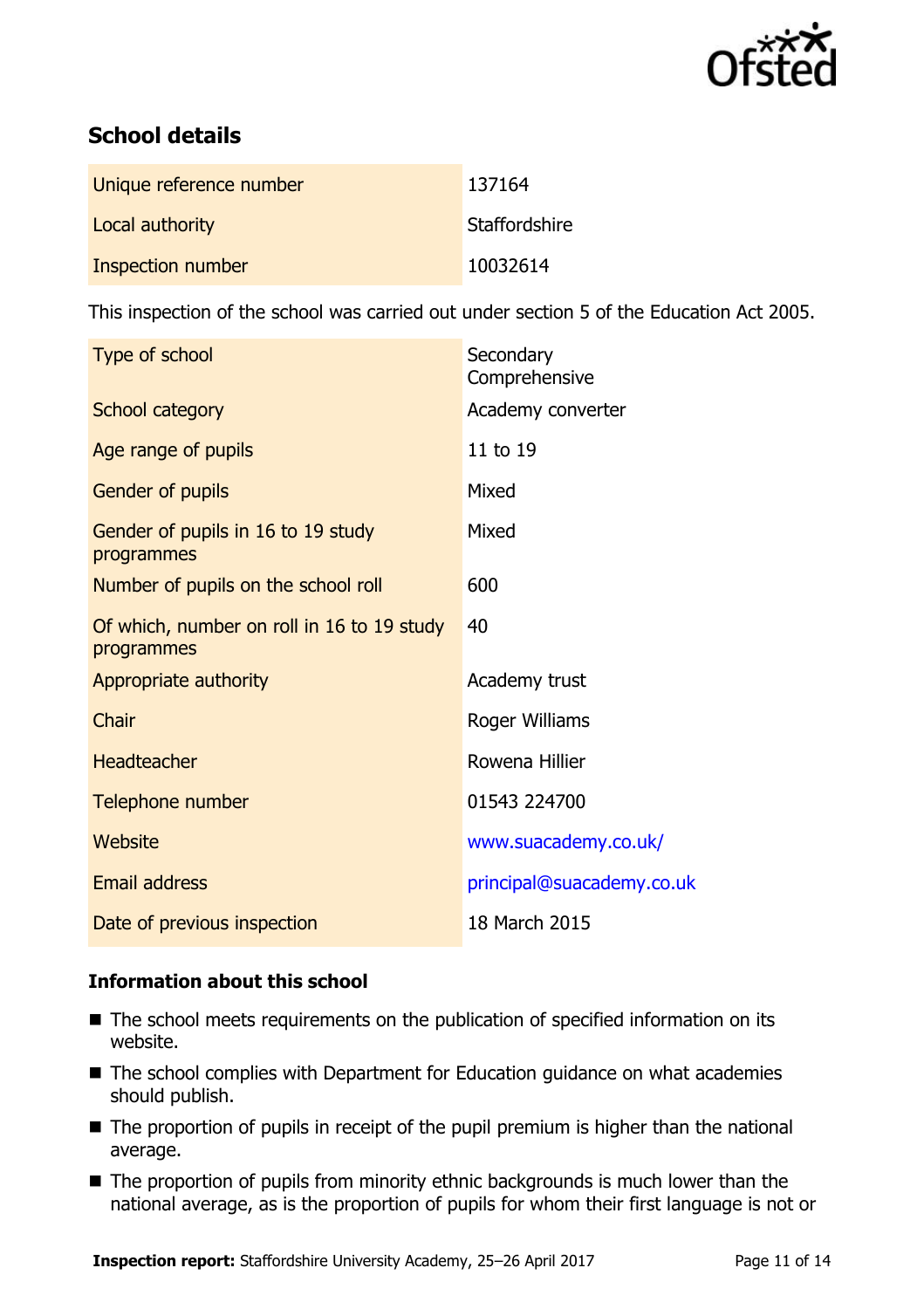

believed not to be English.

- The proportion of pupils in receipt of special educational needs support or who have a statement of special educational needs or an education, health and care plan is higher than the national average.
- The school meets the government's current floor standard, which sets out the minimum expectations for pupils progress across a number of subjects, including English and mathematics.
- Inspection reports for this school in 2013 and 2015 both gave overall effectiveness judgements of requires improvement.
- The school converted to a multi-academy trust in 2014.
- The school has managed very significant budget deficits over the past three years.
- The school uses three providers of alternative provision: Chaselea Pupil Referral Unit, Cannock College and Peak Pursuit Education Ltd.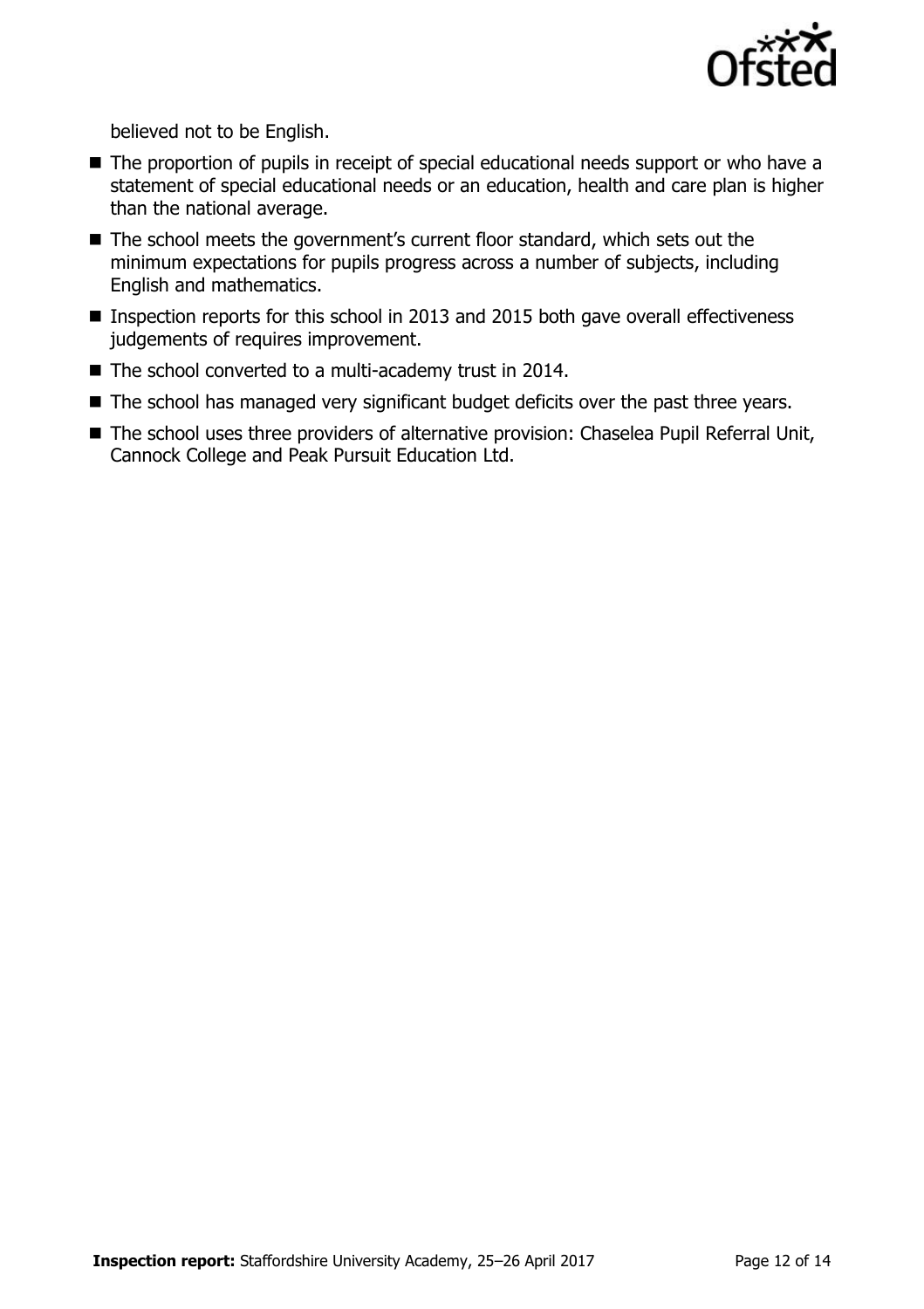

# **Information about this inspection**

- Inspectors observed learning in 40 lessons through key stages 3, 4 and 5. An inspector conducted a visit to one of the school's alternative providers.
- **Inspectors conducted a joint work scrutiny with members of the middle leadership** team in the presence of the headteacher.
- **Inspectors held a range of meetings with the headteacher and other members of the** senior leadership team and middle leadership staff.
- **Inspectors met with representatives of the governing body and the multi-academy** trust.
- **Inspectors met with pupils and discussed with them their learning and workbooks.**
- Inspectors scrutinised the single central record of employment checks on staff, met with the designated safeguarding lead and scrutinised a range of records of recruitment, welfare plans and actions taken to keep pupils safe.
- Inspectors scrutinised a wide range of documentation the school produces as part of its self-evaluation and development planning, policies and documents published on the website and other documents made available during the inspection.
- Inspectors looked at responses from Ofsted's staff questionnaire. There were very few responses to Parent View and no responses to the pupil questionnaire.

### **Inspection team**

| Graham Tyrer, lead inspector | Ofsted Inspector        |
|------------------------------|-------------------------|
| <b>Caroline Bathyal</b>      | <b>Ofsted Inspector</b> |
| <b>Adele Mills</b>           | <b>Ofsted Inspector</b> |